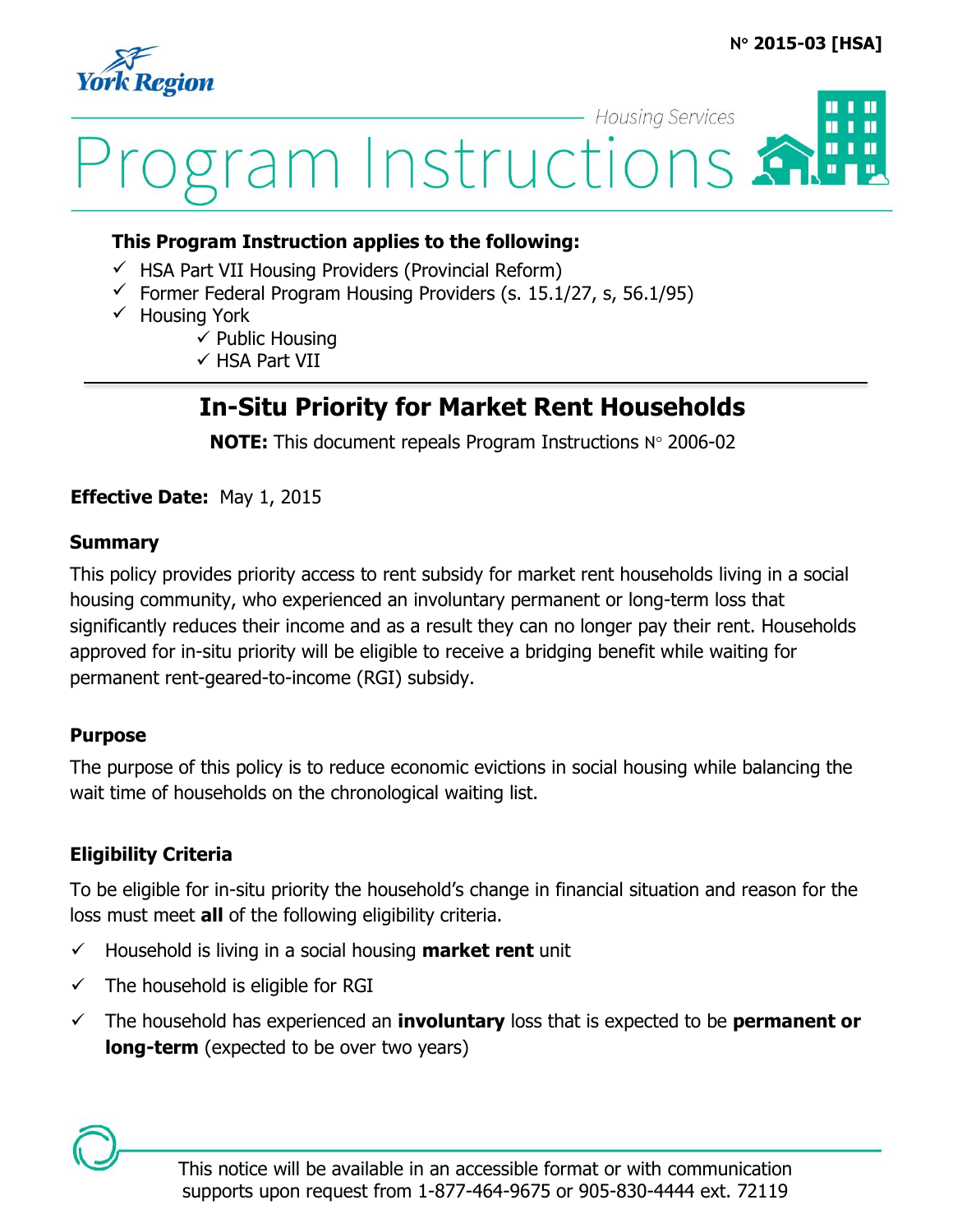As a result of the loss the household's total **income has significantly decreased\*** (decrease of at least 20% or more)

\* To be eligible the decrease in income can only be due to one of the following circumstance:

| <b>Eligible Circumstance</b>                                                  | <b>Example</b>                                                                                                                                 |  |
|-------------------------------------------------------------------------------|------------------------------------------------------------------------------------------------------------------------------------------------|--|
| Loss of a family member<br>that was contributing to the<br>household's income | Passing away of a family member, or<br>п<br>Admission of a family member to a long-term care facility<br>$\blacksquare$                        |  |
| Permanent or long-term<br>disability (over 2 years)                           | Disability or critical illness acquired by a household member<br>or its dependent that restricts a household member from<br>continuing to work |  |

**NOTE:** The Region may consider approving households under extenuating circumstances if the household was referred to in-situ priority through Regional support programs

- $\checkmark$  Due to the significant decrease in the household's income, the household  $can't$  pay rent (over 50% of household's income goes toward paying for rent and utilities)
- Total household **assets do not exceed \$20,000** (excluding assets listed in section 35 of Ontario Regulation 367/1, Housing Service Act, 2011)
- $\checkmark$  If household owes rental arrears, a repayment plan is in place
- $\checkmark$  The household does not receive Housing Allowance

Detailed eligibility criteria definitions are provided in Appendix A.

#### **Circumstances NOT eligible for in-situ priority**

If the reason for household's loss is not listed in the table above, the household is most likely not eligible for in-situ priority.

Here are **examples** of not eligible circumstances:

**Loss of employment\*** 

\* Not including loss of employment due to permanent or long-term disability

- Marital separation
- **Incarceration**
- **Maternity leave**
- Return to school
- Guarantor breakdown\*

\* Guarantor is someone who co-signed a lease/occupancy agreement assuming responsibility over part of the rent

- Retirement
- $\blacksquare$  Sponsorship breakdown\*
	- \* As per definition under the Immigration and Refugee Protection Act (Canada)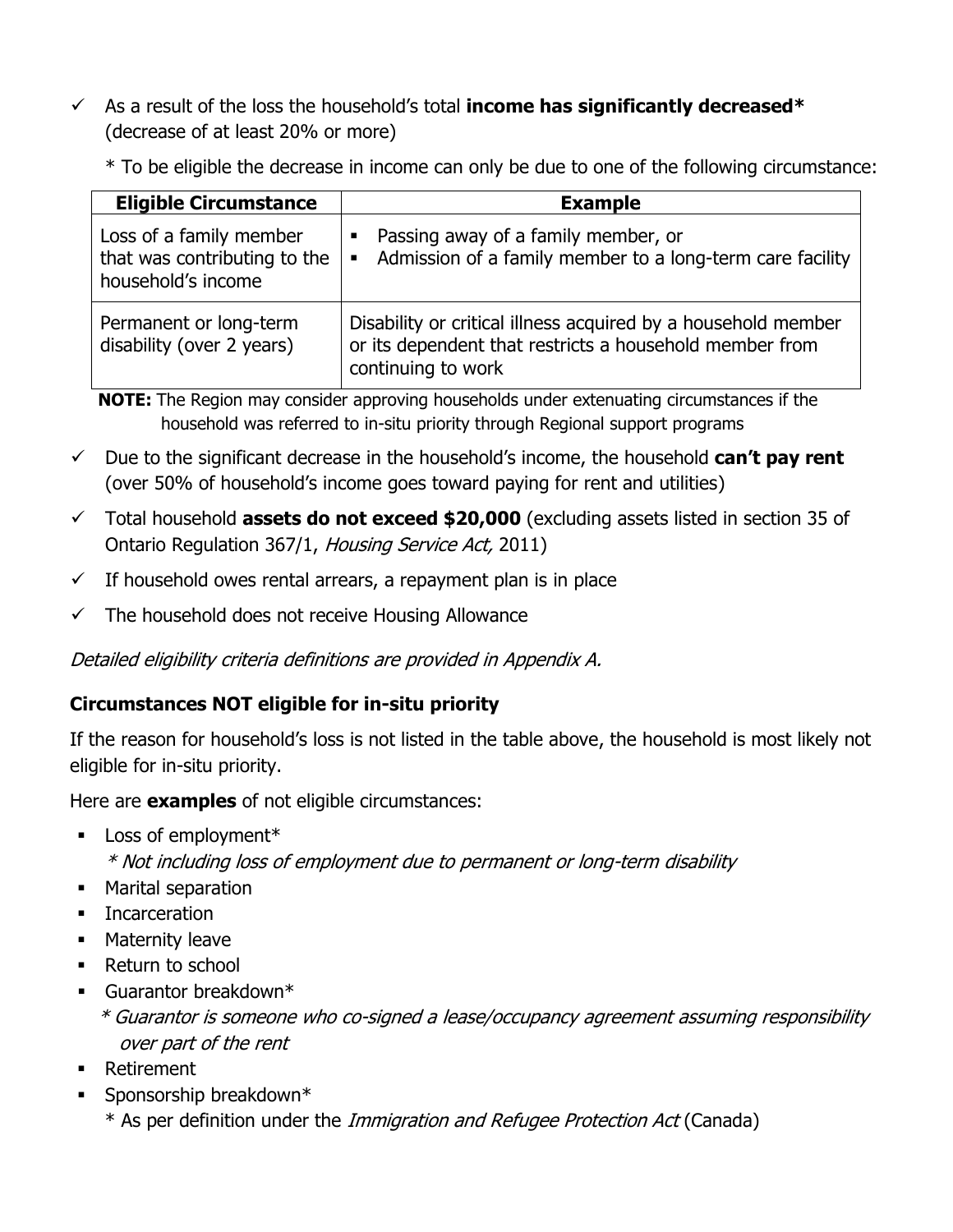#### **Bridging Benefit**

An interim bridging benefit will be provided to households approved for in-situ while they wait for RGI. The benefit will begin on the first of the month following the date a **complete** in-situ application was received by the Region. Payments will be made directly to the Housing Provider.

The bridging benefit will NOT be retroactive to the date the household experienced the significant loss of income.

Bridging benefit payment will be based on unit location (south/north), unit size (as per Regional Occupancy Standard - Program Instruction  $N^{\circ}$ 2004-04), and CMHC average market rent for the year in which the household was approved for in-situ priority.

**For example:** In 2015, a household in a 1 bedroom unit in the north end of the Region would be eligible for a \$349/month bridging benefit.

The bridging benefit is calculated once when the applicant is deemed eligible and provided until the household is offered RGI. The benefit will not be adjusted unless there were significant changes to the household's composition and/or income.

A household in receipt of the bridging benefit is required to report to the Region any significant changes to household composition and/or sources of income.

Examples of significant changes that must be reported by the household to the Region, include:

- An individual moving in or moving out of the unit
- Any member of the household receives a new job or new support payments (e.g. Ontario Disability Support Program (ODSP), insurance settlement, etc.)

#### **Process**

#### **Housing Provider**

- 1. Offer the In-Situ Priority Application (a copy is attached) to market rent households who experienced a significant and permanent loss that significantly reduced their income.
- 2. The household must complete the application in full and provide all required verification documents. The application is not considered to be complete unless all required documentation is attached. (If the household cannot provide a required verification document please consult with your Program Coordinator)
- 3. Complete the In-Situ Priority Check-List (a copy is attached) and attach the household's lease/occupancy agreement to the complete In-Situ Priority Application. Forward the complete package to your Program Coordinator for review.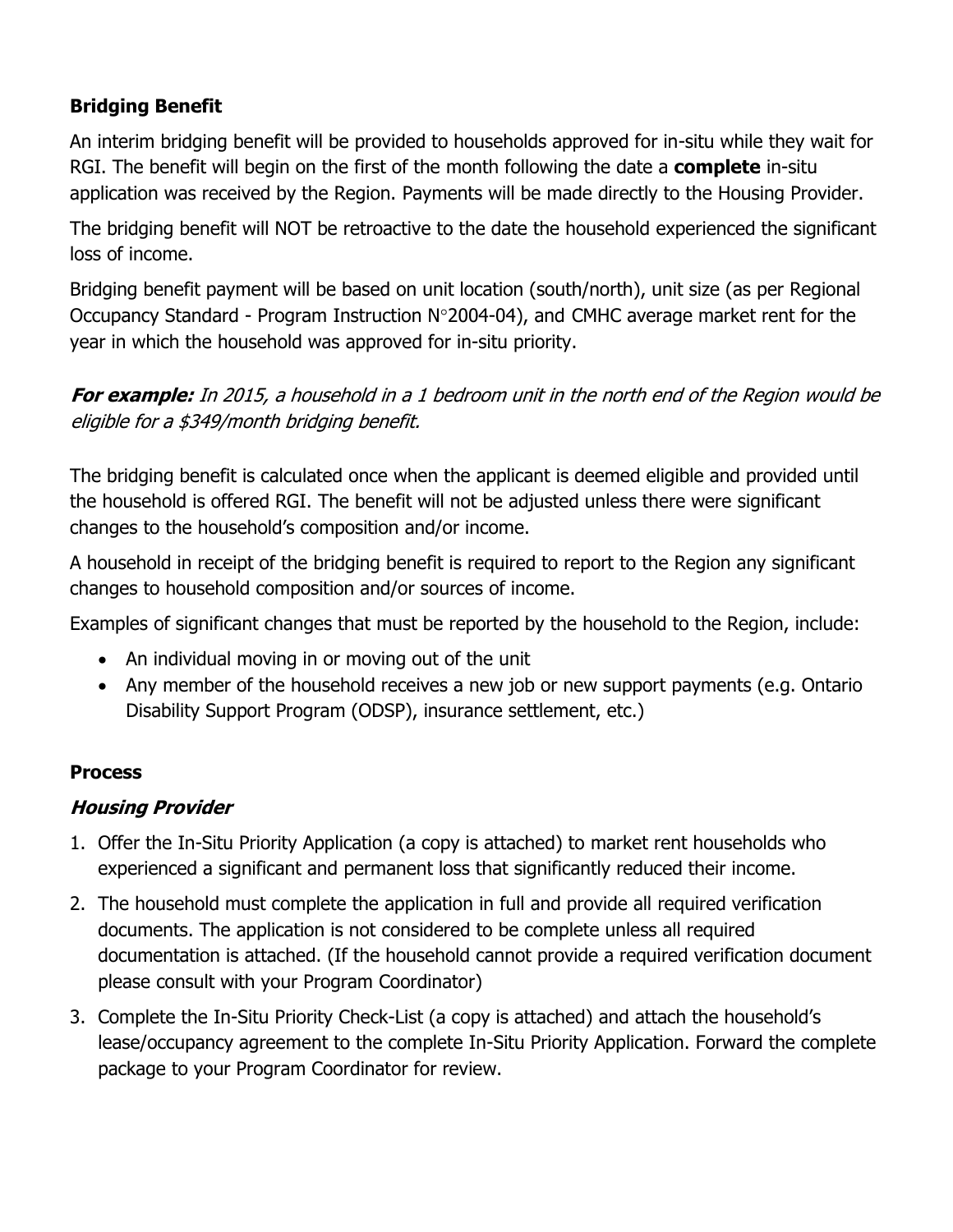#### **The Region**

- 4. The Program Coordinator assesses the household's eligibility for in-situ priority category.
- 5. If the application is missing any information or verification documents it will be returned to the household with a letter, copying the Housing Provider, explaining what information is missing.
- 6. Once a complete application is received, it will be reviewed and the Region will notify the household of its decision with a copy to the Housing Provider.
- 7. If the household is denied in-situ priority, it may request a review of the decision.
- 8. If the household is eligible for in-situ priority, it is added to the Housing Provider's subsidiary waiting list. Within the in-situ priority category, the applicants are ranked based on the date a **complete** in-situ application was received by the Region.

#### **Household - offer of an RGI unit**

A household with in-situ priority will be offered RGI for the unit size it is eligible for as per Regional Occupancy Standard - Program Instruction  $N^{\circ}2004$ -04. A household will be required to move to a proper size unit within their housing community at the time of RGI offer if it is deemed overhoused.

A household with in-situ priority will be given only one offer. If a household refuses an RGI offer it will lose the bridging benefit and in-situ priority status. The household will remain on the centralized waiting list with a ranking based on its original application to the centralized waiting list. The refusal will be counted toward the three refusals.

#### **RGI Allocation Process for Housing Providers**

When the Housing Provider has an RGI vacancy, the following steps must be taken:

- 1. Offer the unit to households on the internal transfer list.
- 2. Offer the unit to a household on the special priority wait list.
- 3. If the unit is filled with a special priority household, and the provider is still under target, the available RGI subsidies are allocated to the highest ranked household on the in-situ priority waiting list.
- 4. If the unit is not accepted by any of the special priority household offer RGI assistance to the highest ranked market household on the in-situ priority list. The market household will be required to move to a unit of the size and type it is eligible for. All available RGI subsidies can be allocated to in-situ priority households.
- 5. After allocating in-situ subsidy, the Housing Provider determines whether the vacant unit is market or RGI. If all subsidies are allocated, the Housing Provider rents the unit at market. If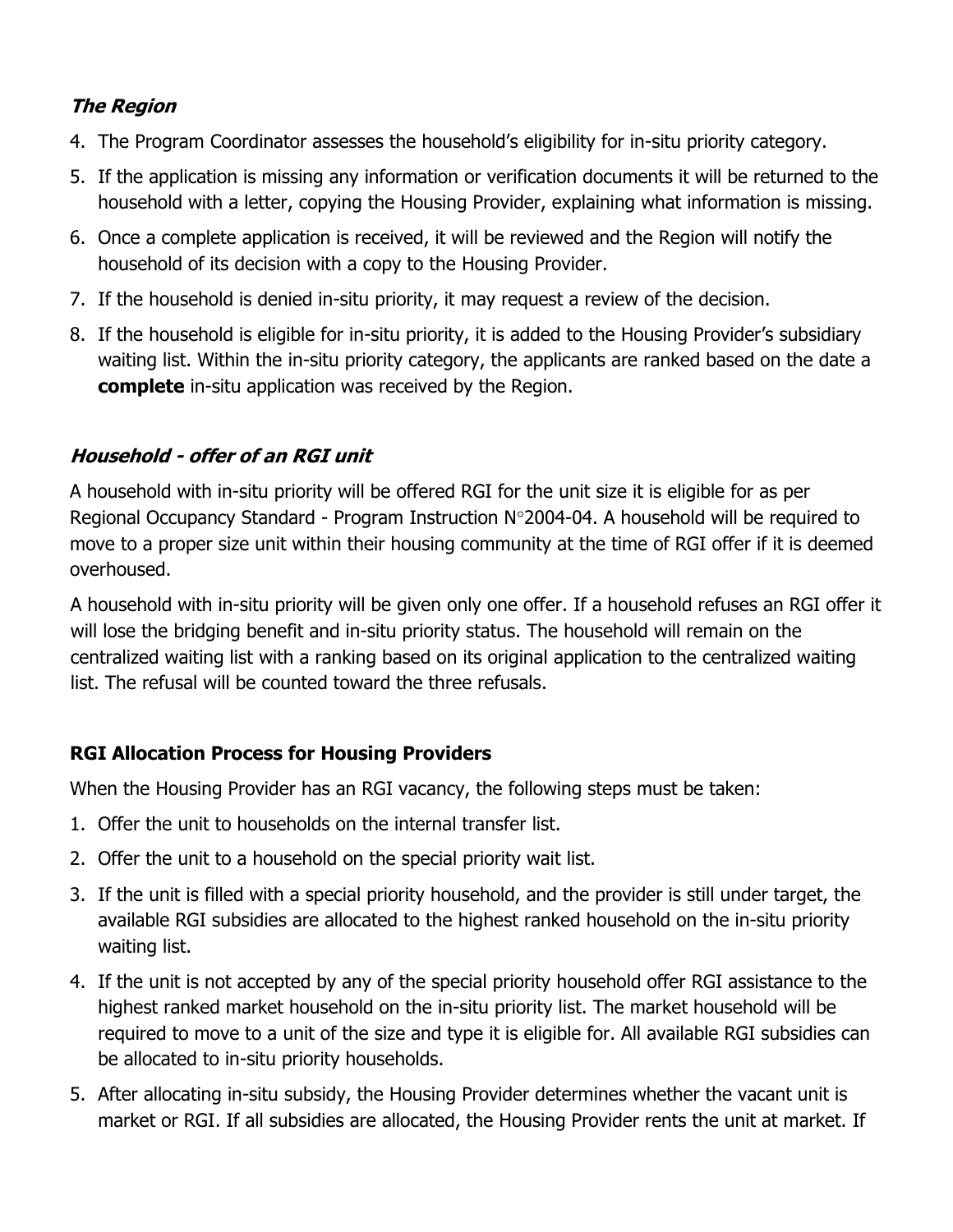the Housing Provider is still under target, the unit is offered to the highest ranked applicant on the chronological waiting list.

#### **Allocating RGI Assistance to In-Situ Priority Applicants Without an RGI Vacancy**

If the Housing Provider has no vacancy but is under target, the provider may allocate an RGI subsidy to the highest ranked market rent household on the chronological subsidiary waiting list.

| <b>Authority</b> | Housing Services Act, 2011 - section 42 |
|------------------|-----------------------------------------|
|                  | Ontario Regulation 367/11 - section 48  |

#### **If you have any questions please contact your Program Coordinator**

-ORIGINAL SIGNED-

Rick Farrell General Manager Housing Services Branch Community and Health Services Department

Attachments:

- Appendix  $A -$  Eligibility Criteria Definitions
- In-Situ Priority Application Coversheet
- In-Situ Priority Application
- In-Situ Priority Check-list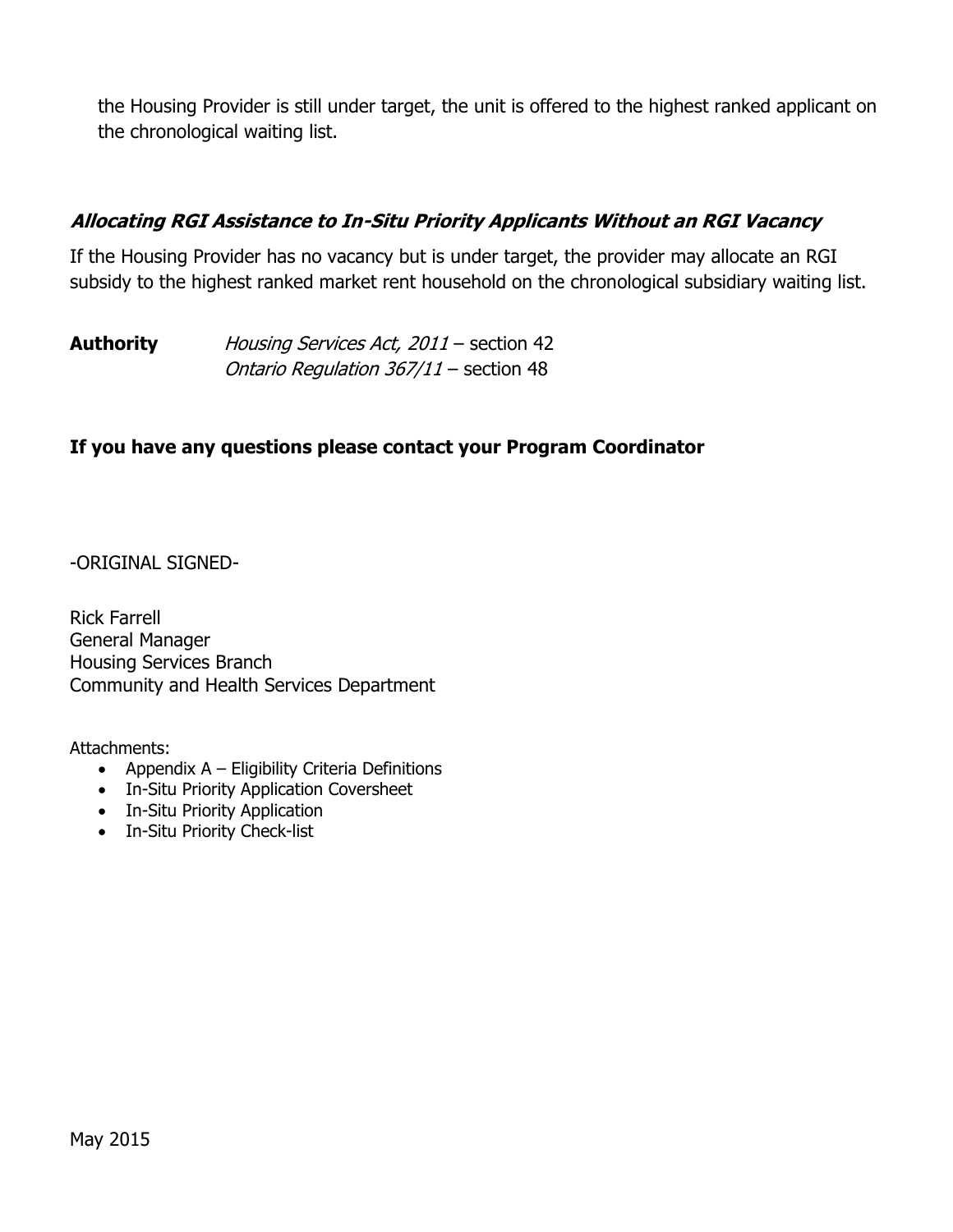

# **Eligibility Criteria Definitions**

| <b>Criteria</b>                                                                                                                | <b>Definitions</b>                                                                                                                                                                               |                                                                                                                                                                                                                                      |  |  |  |
|--------------------------------------------------------------------------------------------------------------------------------|--------------------------------------------------------------------------------------------------------------------------------------------------------------------------------------------------|--------------------------------------------------------------------------------------------------------------------------------------------------------------------------------------------------------------------------------------|--|--|--|
|                                                                                                                                | <b>Eligible</b>                                                                                                                                                                                  | <b>Ineligible</b>                                                                                                                                                                                                                    |  |  |  |
| <b>Household</b>                                                                                                               |                                                                                                                                                                                                  |                                                                                                                                                                                                                                      |  |  |  |
| Household lives in a market rent<br>unit in Regionally funded social or<br>affordable housing community<br>with rent subsidies | A household living in York Region's social or<br>affordable housing community where subsidy<br>is provided                                                                                       | Households living in Federal Co-operatives<br>or AHP projects without a Rent Assistance<br>agreement,<br>Market households living in buildings<br>without rent supplement agreement, or<br>Other private market rent housing         |  |  |  |
| Household must be eligible for RGI                                                                                             |                                                                                                                                                                                                  |                                                                                                                                                                                                                                      |  |  |  |
| <b>Financial Situation</b>                                                                                                     |                                                                                                                                                                                                  |                                                                                                                                                                                                                                      |  |  |  |
| Household experienced a loss<br>that resulted in a significant<br>reduction in income                                          | The household's income has decreased by at<br>least 20%<br>Example: household's total income was<br>\$2,000/month. After the loss it decreased to<br>$$1,500/m$ onth = the loss of income is 25% | Loss of income less than 20%<br>Example: household's total income was<br>\$3,000/month. After the loss it decreased to<br>$$2,500/m$ onth = total loss of income is 17%.<br>This household would not qualify for in-situ<br>priority |  |  |  |
| Household does not receive Housing Allowance.                                                                                  |                                                                                                                                                                                                  |                                                                                                                                                                                                                                      |  |  |  |
| Household can't pay rent                                                                                                       | As a result of the reduction in the household's<br>income it now pays over 50% of its income for                                                                                                 | Household experienced a reduction in income<br>of over 20% but pays less than 50% of                                                                                                                                                 |  |  |  |

#### **Community and Health Services**

**Housing Services** 

This notice will be available in an accessible format or with communication supports upon request from 1-877-464-9675 or 905-830-4444 ext. 72119

www.york.ca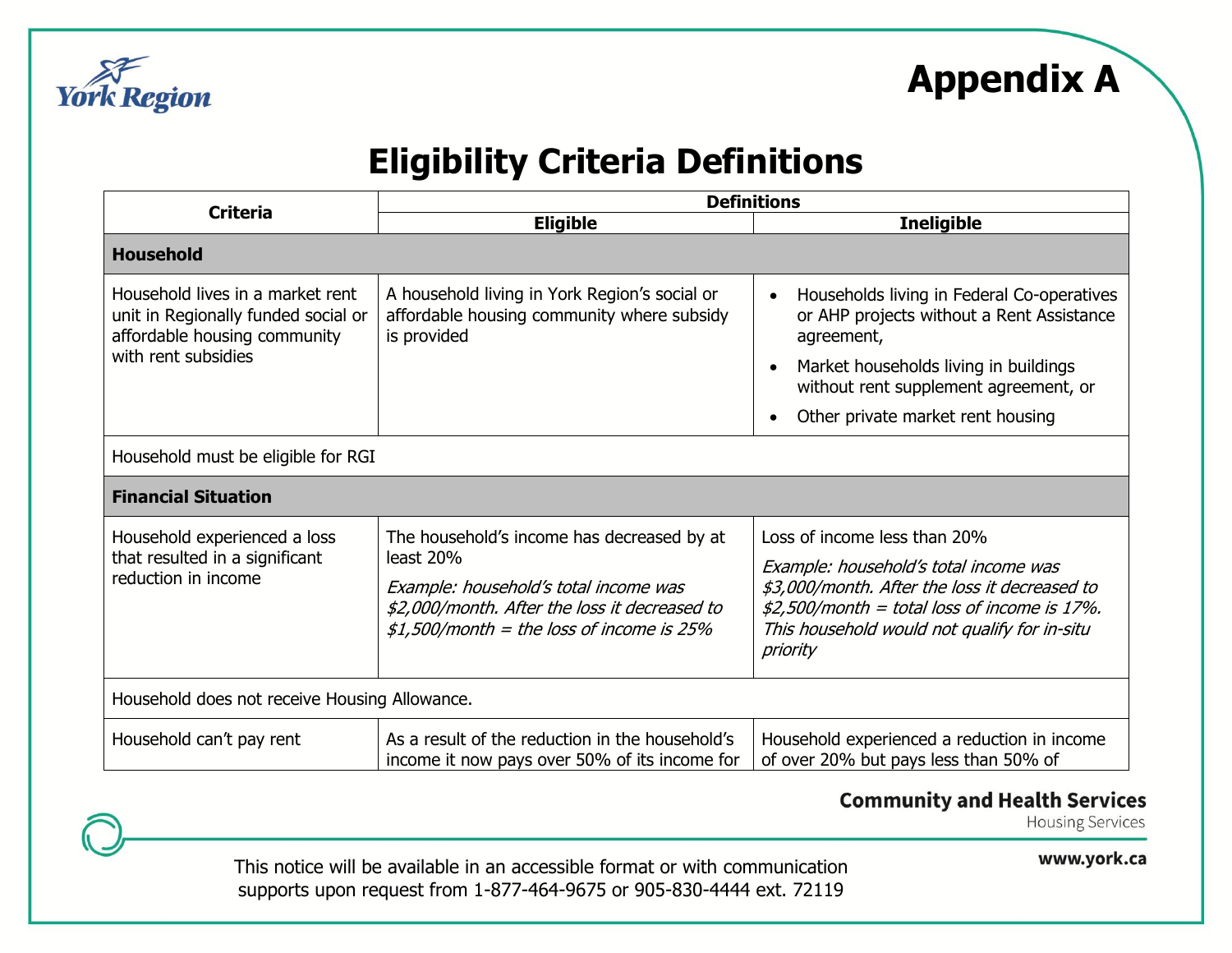| <b>Criteria</b>                                  | <b>Definitions</b>                                                                                                                                                                                                                                                                                                     |                                                                                                                                                                                                                                                                                                          |  |  |
|--------------------------------------------------|------------------------------------------------------------------------------------------------------------------------------------------------------------------------------------------------------------------------------------------------------------------------------------------------------------------------|----------------------------------------------------------------------------------------------------------------------------------------------------------------------------------------------------------------------------------------------------------------------------------------------------------|--|--|
|                                                  | <b>Eligible</b>                                                                                                                                                                                                                                                                                                        | <b>Ineligible</b>                                                                                                                                                                                                                                                                                        |  |  |
|                                                  | rent and utilities                                                                                                                                                                                                                                                                                                     | household income for rent and utilities.                                                                                                                                                                                                                                                                 |  |  |
|                                                  | Example: prior to the loss household's income<br>was \$3,000/month and it paid 40%<br>(\$1,200/month) of total income for rent and<br>utilities. Due to the loss, the household income<br>decreased by 23% to \$2,300/month and it now<br>pays 52% (\$1,200/month) of total household<br>income for rent and utilities | Example: prior to the loss household's income<br>was \$4,000/month and it paid 30%<br>(\$1,200/month) of total income for rent and<br>utilities. Due to the loss, the household's<br>income decreased by 25% to \$3,000 and it<br>now pays 40% (\$1,200/month) of total income<br>for rent and utilities |  |  |
| Total household assets do not<br>exceed \$20,000 | The household does not own assets that<br>exceed a total value of \$20,000                                                                                                                                                                                                                                             | Example: the household meets all eligibility<br>criteria but has investment accounts valued at                                                                                                                                                                                                           |  |  |
|                                                  | Example of assets that are excluded under s.<br>35 of Ontario Regulation 318/11:                                                                                                                                                                                                                                       | <i>\$40,000</i>                                                                                                                                                                                                                                                                                          |  |  |
|                                                  | 1. Some personal and business assets (e.g.<br>family vehicle, tools essential for work,<br>business assets value of personal effects<br>and unit's furnishings, etc.)                                                                                                                                                  |                                                                                                                                                                                                                                                                                                          |  |  |
|                                                  | 2. Some disability/life insurance plans (e.g.<br>RDSP, value of a prepaid funeral, cash<br>value of life insurance policy, etc.)                                                                                                                                                                                       |                                                                                                                                                                                                                                                                                                          |  |  |
|                                                  | 3. RESP                                                                                                                                                                                                                                                                                                                |                                                                                                                                                                                                                                                                                                          |  |  |
| <b>Circumstances</b>                             |                                                                                                                                                                                                                                                                                                                        |                                                                                                                                                                                                                                                                                                          |  |  |
| The loss was involuntary                         | Eligible circumstances:                                                                                                                                                                                                                                                                                                | Not eligible circumstances:                                                                                                                                                                                                                                                                              |  |  |
|                                                  | Death or admission to a long term care<br>$\bullet$                                                                                                                                                                                                                                                                    | Loss of employment<br>$\bullet$                                                                                                                                                                                                                                                                          |  |  |
|                                                  | facility of a family member that was<br>contributing to the household income.                                                                                                                                                                                                                                          | Marital separation<br>$\bullet$                                                                                                                                                                                                                                                                          |  |  |
|                                                  | Permanent or long-term disability or critical                                                                                                                                                                                                                                                                          | Incarceration                                                                                                                                                                                                                                                                                            |  |  |